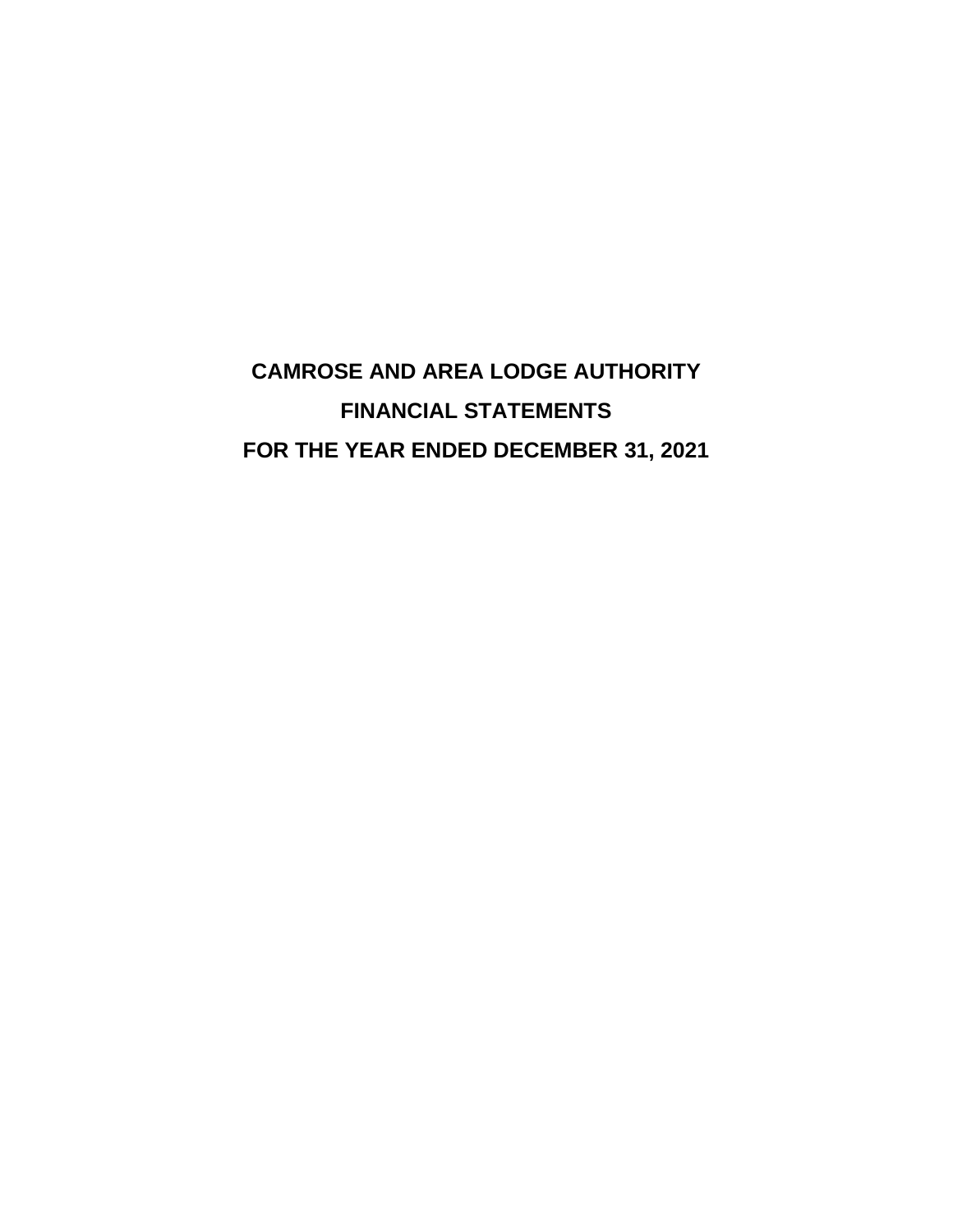#### **CONTENTS**

Independent Auditors' Report

Statement of Financial Position

Statement of Changes in Net Assets

Statement of Operations

Statement of Cash Flow

Notes to the Financial Statements

Schedules of Operations by Lodge

Rosealta Lodge Schedule 1 Stoney Creek Cottages Schedule 2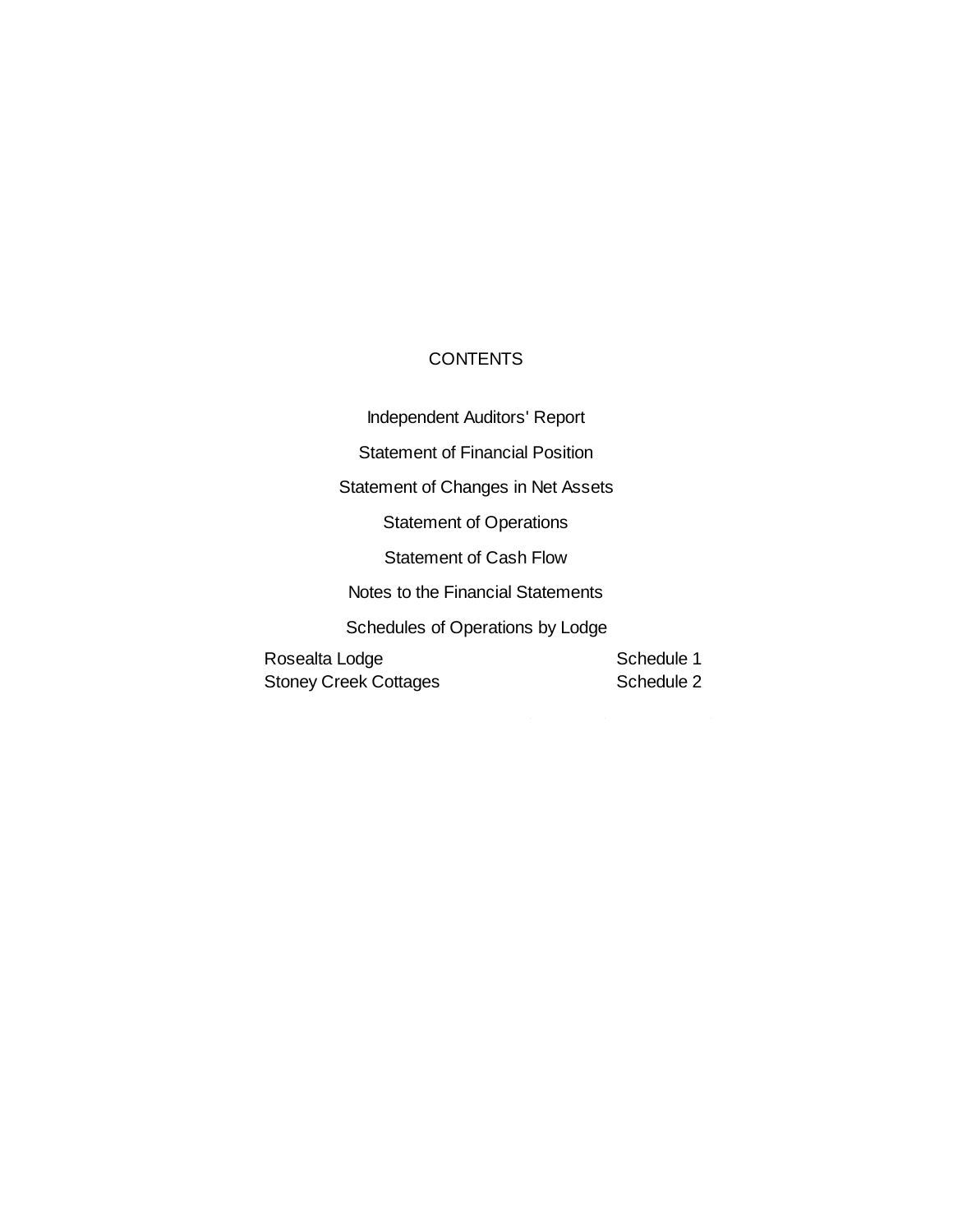

To the Board of Directors of Camrose and Area Lodge Authority:

#### **Opinion**

We have audited the financial statements of Camrose and Area Lodge Authority (the "Management Body"), which comprise the statement of financial position as at December 31, 2021, and the statements of operations, changes in net assets, cash flow and the related schedules for the year then ended, and notes to the financial statements, including a summary of significant accounting policies.

In our opinion, the accompanying financial statements present fairly, in all material respects, the financial position of the Management Body as at December 31, 2021, and the results of its operations and its cash flows for the year then ended in accordance with Canadian accounting standards for not-for-profit organizations.

#### **Basis for Opinion**

We conducted our audit in accordance with Canadian generally accepted auditing standards. Our responsibilities under those standards are further described in the Auditor's Responsibilities for the Audit of the Financial Statements section of our report. We are independent of the Management Body in accordance with the ethical requirements that are relevant to our audit of the financial statements in Canada, and we have fulfilled our other ethical responsibilities in accordance with these requirements. We believe that the audit evidence we have obtained is sufficient and appropriate to provide a basis for our opinion.

#### **Responsibilities of Management and Those Charged with Governance for the Financial Statements**

Management is responsible for the preparation and fair presentation of the financial statements in accordance with Canadian accounting standards for not-for-profit organizations, and for such internal control as management determines is necessary to enable the preparation of financial statements that are free from material misstatement, whether due to fraud or error.

In preparing the financial statements, management is responsible for assessing the Management Body's ability to continue as a going concern, disclosing, as applicable, matters related to going concern and using the going concern basis of accounting unless management either intends to liquidate the Management Body or to cease operations, or has no realistic alternative but to do so.

Those charged with governance are responsible for overseeing the Management Body's financial reporting process.

#### **Auditor's Responsibilities for the Audit of the Financial Statements**

Our objectives are to obtain reasonable assurance about whether the financial statements as a whole are free from material misstatement, whether due to fraud or error, and to issue an auditor's report that includes our opinion. Reasonable assurance is a high level of assurance, but is not a guarantee that an audit conducted in accordance with Canadian generally accepted auditing standards will always detect a material misstatement when it exists. Misstatements can arise from fraud or error and are considered material if, individually or in the aggregate, they could reasonably be expected to influence the economic decisions of users taken on the basis of these financial statements.

As part of an audit in accordance with Canadian generally accepted auditing standards, we exercise professional judgment and maintain professional skepticism throughout the audit. We also:

 Identify and assess the risks of material misstatement of the financial statements, whether due to fraud or error, design and perform audit procedures responsive to those risks, and obtain audit evidence that is sufficient and appropriate to provide a basis for our opinion. The risk of not detecting a material misstatement resulting from fraud is higher than for one resulting from error, as fraud may involve collusion, forgery, intentional omissions, misrepresentations, or the override of internal control.

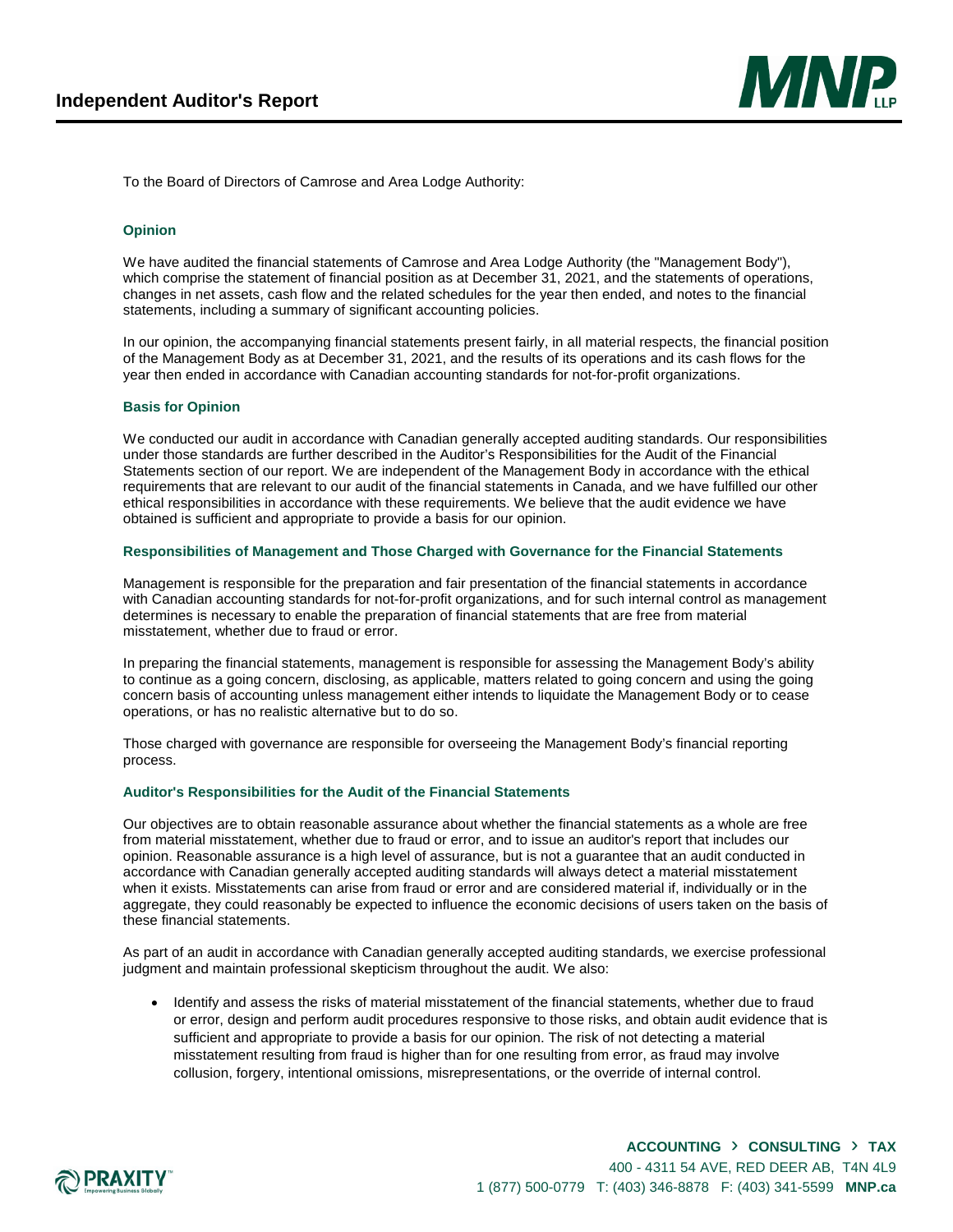- Obtain an understanding of internal control relevant to the audit in order to design audit procedures that are appropriate in the circumstances, but not for the purpose of expressing an opinion on the effectiveness of the Management Body's internal control.
- Evaluate the appropriateness of accounting policies used and the reasonableness of accounting estimates and related disclosures made by management.
- Conclude on the appropriateness of management's use of the going concern basis of accounting and, based on the audit evidence obtained, whether a material uncertainty exists related to events or conditions that may cast significant doubt on the Management Body's ability to continue as a going concern. If we conclude that a material uncertainty exists, we are required to draw attention in our auditor's report to the related disclosures in the financial statements or, if such disclosures are inadequate, to modify our opinion. Our conclusions are based on the audit evidence obtained up to the date of our auditor's report. However, future events or conditions may cause the Management Body to cease to continue as a going concern.
- Evaluate the overall presentation, structure and content of the financial statements, including the disclosures, and whether the financial statements represent the underlying transactions and events in a manner that achieves fair presentation.

We communicate with those charged with governance regarding, among other matters, the planned scope and timing of the audit and significant audit findings, including any significant deficiencies in internal control that we identify during our audit.

Red Deer, Alberta

 $MNP$ LLP

April 1, 2022 Chartered Professional Accountants

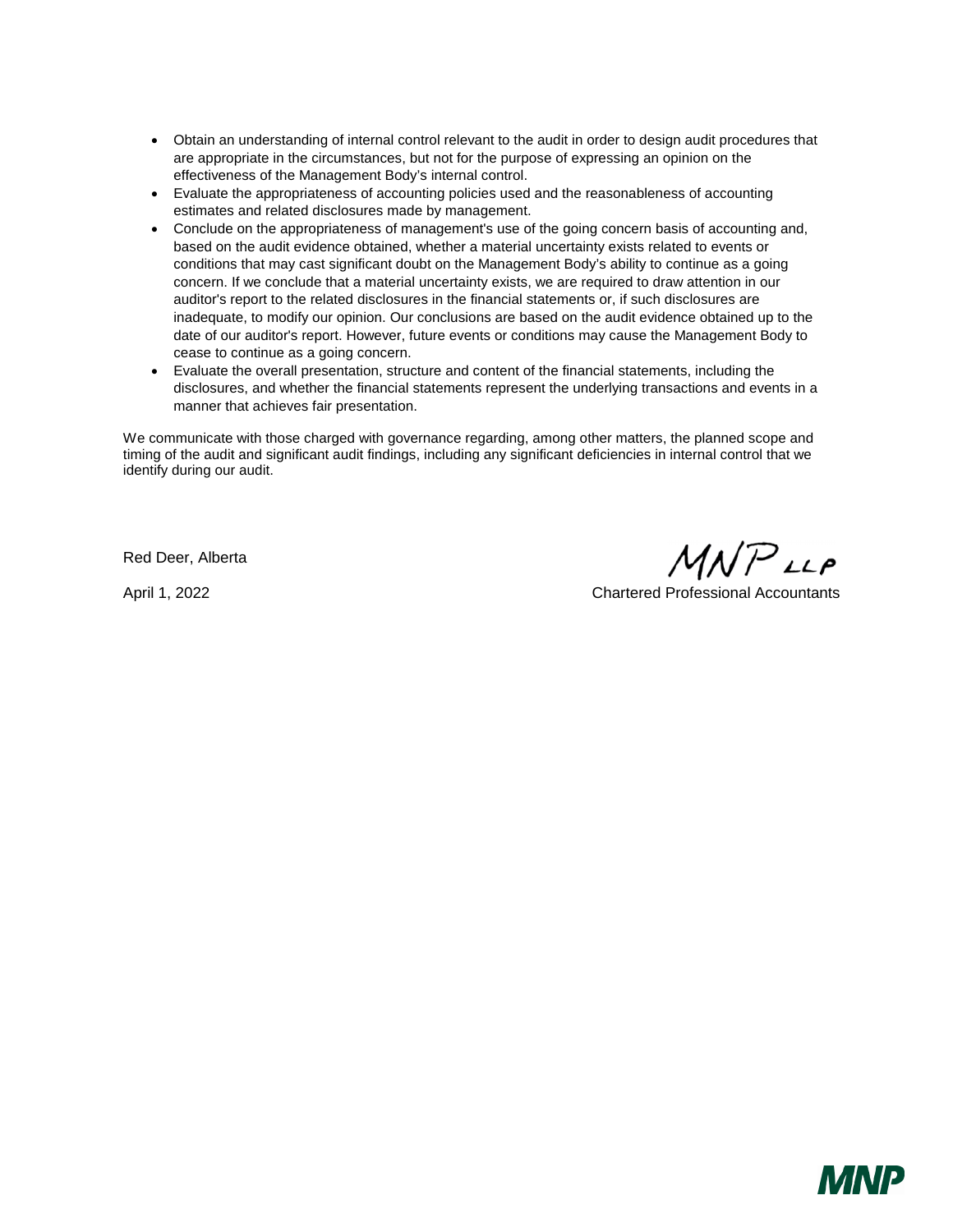## **CAMROSE AND AREA LODGE AUTHORITY** STATEMENT OF FINANCIAL POSITION As at December 31, 2021

 $\mathbf{r}$ 

 $\ddot{\phantom{1}}$ 

 $\mathcal{L}$ 

 $\bar{z}$ 

|                                                          |            | 2021          |         |               | 2020    |
|----------------------------------------------------------|------------|---------------|---------|---------------|---------|
| <b>ASSETS</b>                                            |            |               |         |               |         |
| Current                                                  |            |               |         |               |         |
| Cash and cash equivalents (Note 3)                       |            | \$            | 680,029 | \$            | 432,890 |
| Short term investments (Note 4)                          |            |               |         |               | 200,000 |
| Accounts receivable (Note 5)                             |            |               | 98,178  |               | 176,184 |
| Prepaid expense                                          |            |               | 11,201  |               | 14,293  |
|                                                          |            |               | 789,408 |               | 823,367 |
| Tangible capital assets (Note 6)                         |            |               | 31,677  |               | 19,969  |
|                                                          |            | $\mathsf{\$}$ | 821,085 | $\mathcal{L}$ | 843,336 |
|                                                          |            |               |         |               |         |
| <b>LIABILITIES AND NET ASSETS</b>                        |            |               |         |               |         |
| Current                                                  |            |               |         |               |         |
| Accounts payable and accrued liabilities (Note 7)        |            | \$            | 216,924 | \$            | 300,386 |
| Net assets                                               |            |               |         |               |         |
| Unrestricted                                             |            |               | 428,511 |               | 379,008 |
| Internally restricted (Note 8)                           |            |               | 143,973 |               | 143,973 |
| Invested in capital assets                               |            |               | 31,677  |               | 19,969  |
|                                                          |            |               | 604,161 |               | 542,950 |
|                                                          |            | \$            | 821,085 | \$            | 843,336 |
|                                                          |            |               |         |               |         |
| Commitment (Note 12)                                     |            |               |         |               |         |
|                                                          |            |               |         |               |         |
|                                                          |            |               |         |               |         |
| Approval on behalf of the board:                         |            |               |         |               |         |
| e-Signed by Agnes Hoveland<br>2022-04-01 10:31:13:13 MDT | Chair      |               |         |               |         |
| <b>Director</b>                                          |            |               |         |               |         |
| e-Signed by Doug Lyseng<br>2022-04-01 10:31:49:49 MDT    | Vice Chair |               |         |               |         |
|                                                          |            |               |         |               |         |

Director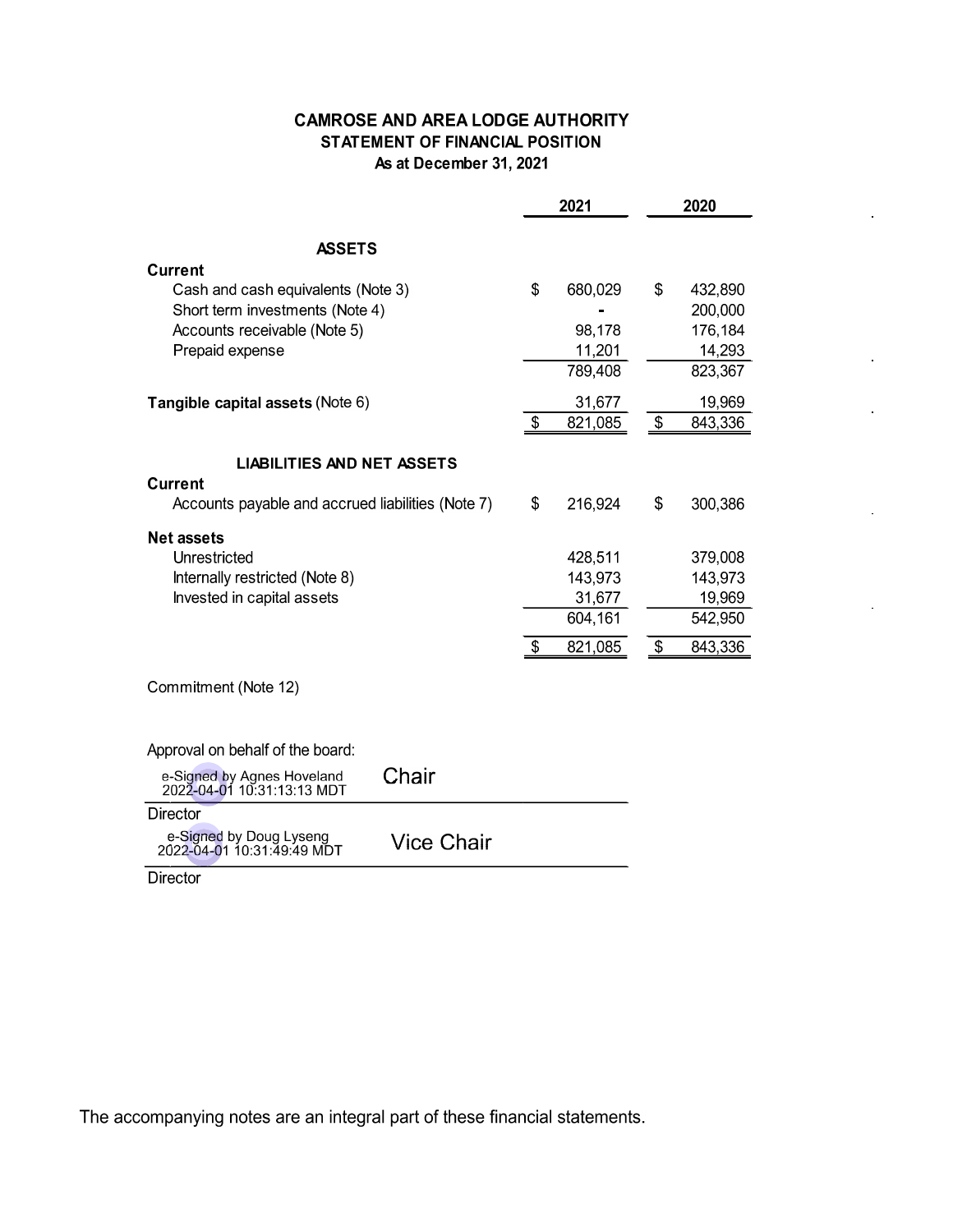# **CAMROSE AND AREA LODGE AUTHORITY STATEMENT OF CHANGES IN NET ASSETS**

**For the year ended December 31, 2021**

|                                                 |                                          | 2021                                                                    | 2020                                                                |                                   |              |
|-------------------------------------------------|------------------------------------------|-------------------------------------------------------------------------|---------------------------------------------------------------------|-----------------------------------|--------------|
|                                                 | <b>Unrestricted</b><br><b>Net Assets</b> | <b>Internally</b><br><b>Restricted</b><br><b>Net Assets</b><br>(Note 8) | <b>Net Assets</b><br>Invested In<br><b>Capital</b><br><b>Assets</b> | <b>Total</b><br><b>Net Assets</b> | <b>Total</b> |
| <b>Beginning balance</b>                        | \$<br>379,008                            | \$143,973                                                               | \$<br>19,969                                                        | \$542,950                         | \$546,164    |
| Excess (deficiency) of<br>revenue over expenses | 61,211                                   |                                                                         |                                                                     | 61,211                            | (3,214)      |
| Purchase of tangible<br>capital assets          | (22, 337)                                |                                                                         | 22,337                                                              |                                   |              |
| Amortization of tangible<br>capital assets      | 10,629                                   |                                                                         | (10,629)                                                            |                                   |              |
| <b>Ending balance</b>                           | \$<br>428,511                            | \$<br>143,973                                                           | \$<br>31,677                                                        | \$604,161                         | \$542,950    |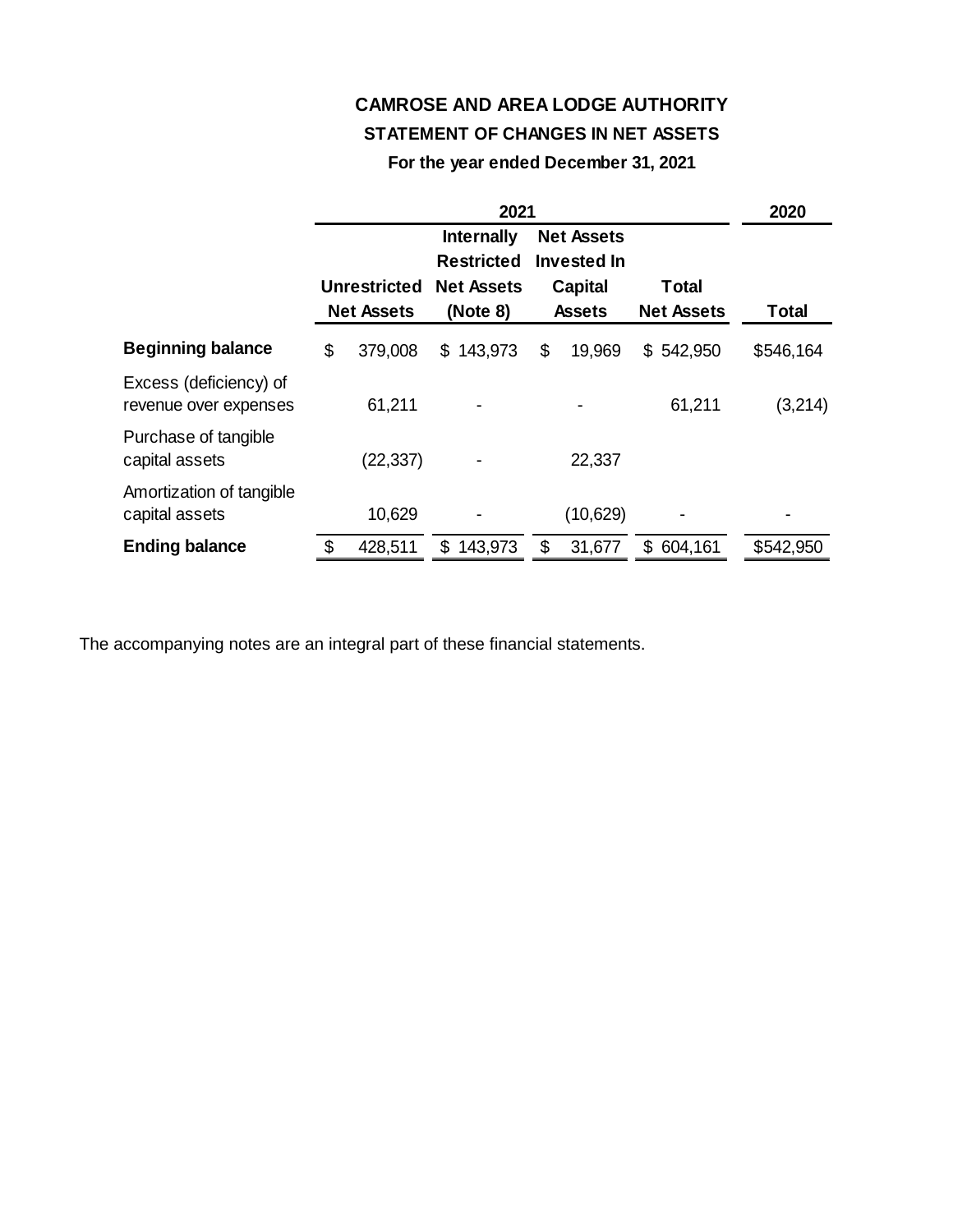# **CAMROSE AND AREA LODGE AUTHORITY STATEMENT OF OPERATIONS For the year ended December 31, 2021**

|                                                                     | 2021 Budget<br>(unaudited) | 2021            | 2020            |
|---------------------------------------------------------------------|----------------------------|-----------------|-----------------|
| <b>Revenue</b>                                                      |                            |                 |                 |
| Accommodation                                                       | \$<br>1,728,244            | \$<br>1,718,640 | \$<br>1,884,552 |
| Grants (Note 9)                                                     | 363,089                    | 836,068         | 620,609         |
| <b>Recoveries</b>                                                   | 99,050                     | 98,494          | 94,479          |
| <b>Investments</b>                                                  | 4,000                      | 3,854           | 8,083           |
|                                                                     | 2,194,383                  | 2,657,056       | 2,607,723       |
| <b>Expenses</b>                                                     |                            |                 |                 |
| Wages and benefits                                                  | 1,510,000                  | 1,518,718       | 1,531,817       |
| Food and kitchen supplies                                           | 218,431                    | 256,623         | 252,401         |
| <b>Utilities</b>                                                    | 218,060                    | 235,029         | 211,235         |
| Administration management                                           | 157,500                    | 157,500         | 157,500         |
| Covid 19 expenses                                                   | 54,000                     | 109,561         | 111,116         |
| Building and ground maintenance                                     | 66,200                     | 72,795          | 62,750          |
| General administration                                              | 25,322                     | 37,070          | 34,431          |
| Laundry and linen supplies                                          | 23,068                     | 30,557          | 27,747          |
| Telephone                                                           | 14,040                     | 15,337          | 13,823          |
| Professional fees                                                   | 9,515                      | 9,556           | 9,499           |
| <b>Insurance</b>                                                    | 6,219                      | 7,278           | 5,419           |
| Equipment repairs and maintenance                                   | 3,925                      | 4,052           | 2,827           |
| Conferences and travel                                              | 3,630                      | 3,571           | 3,407           |
| Small equipment                                                     | 3,000                      | 2,569           |                 |
|                                                                     | 2,312,910                  | 2,460,216       | 2,423,971       |
| Excess (deficiency) of revenue over                                 |                            |                 |                 |
| expenses before municipal requisitions and<br>other items           | (118, 527)                 | 196,840         | 183,752         |
| Municipal requisitions (Note 12)                                    | 25,000                     | 25,000          | 25,000          |
| Bashaw Transfer (Note 12)                                           |                            | (150,000)       | (195,000)       |
| <b>Extraordinary expenses</b>                                       |                            |                 | (7,018)         |
| Excess (deficiency) of revenue over<br>expenses before amortization | (93, 527)                  | 71,840          | 6,734           |
| Amortization of tangible capital assets                             | (13,580)                   | (10,629)        | (9, 947)        |
| Excess (deficiency) of revenue over<br>expenses                     | (107, 107)                 | 61,211          | (3,214)         |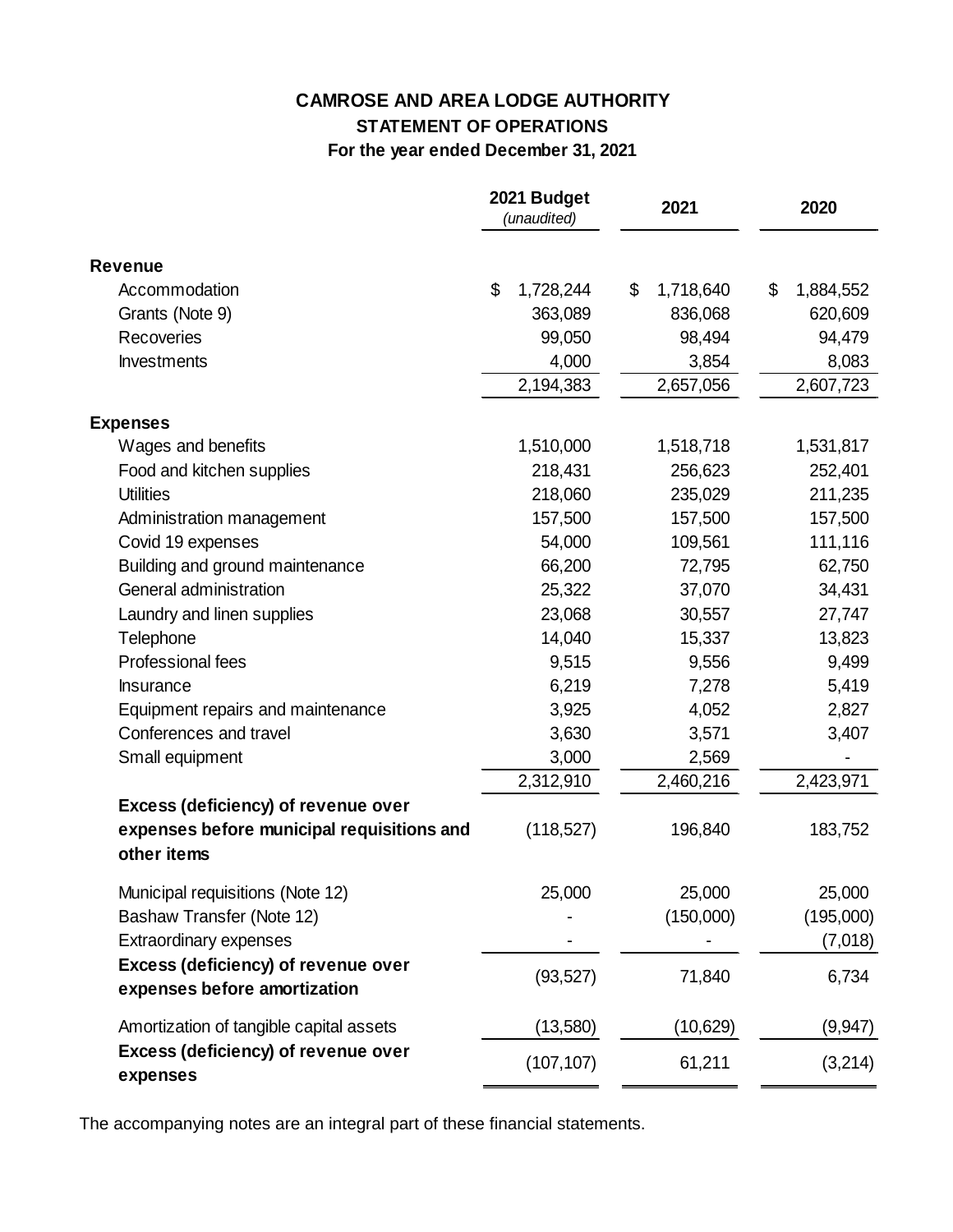# **CAMROSE AND AREA LODGE AUTHORITY STATEMENT OF CASH FLOW For the year ended December 31, 2021**

|                                                                                                                               | 2021         | 2020 |           |  |
|-------------------------------------------------------------------------------------------------------------------------------|--------------|------|-----------|--|
| Cash flows from operating activities<br>Deficiency of revenue over expenses<br>Adjustments for items which do not affect cash | \$<br>61,211 | \$   | (3,214)   |  |
| Amortization of tangible capital assets                                                                                       | 10,629       |      | 9,947     |  |
|                                                                                                                               | 71,840       |      | 6,734     |  |
| Change in non-cash working capital items                                                                                      |              |      |           |  |
| Accounts receivable                                                                                                           | 78,006       |      | (66, 206) |  |
| Prepaid expense                                                                                                               | 3,092        |      | (3,510)   |  |
| Accounts payable and accrued liabilities                                                                                      | (83, 462)    |      | 153,520   |  |
|                                                                                                                               | 69,476       |      | 90,538    |  |
| <b>Cash flows from investing activity</b>                                                                                     |              |      |           |  |
| Purchase of tangible capital assets                                                                                           | (22, 337)    |      |           |  |
| Purchase of short-term investments                                                                                            |              |      | (200,000) |  |
| Proceeds on sale of investments                                                                                               | 200,000      |      | 200,000   |  |
|                                                                                                                               | 177,663      |      |           |  |
| Increase in cash and cash equivalents                                                                                         | 247,139      |      | 90,538    |  |
| Cash and cash equivalents, beginning of year                                                                                  | 432,890      |      | 342,352   |  |
| Cash and cash equivalents, end of year                                                                                        | 680,029      |      | 432,890   |  |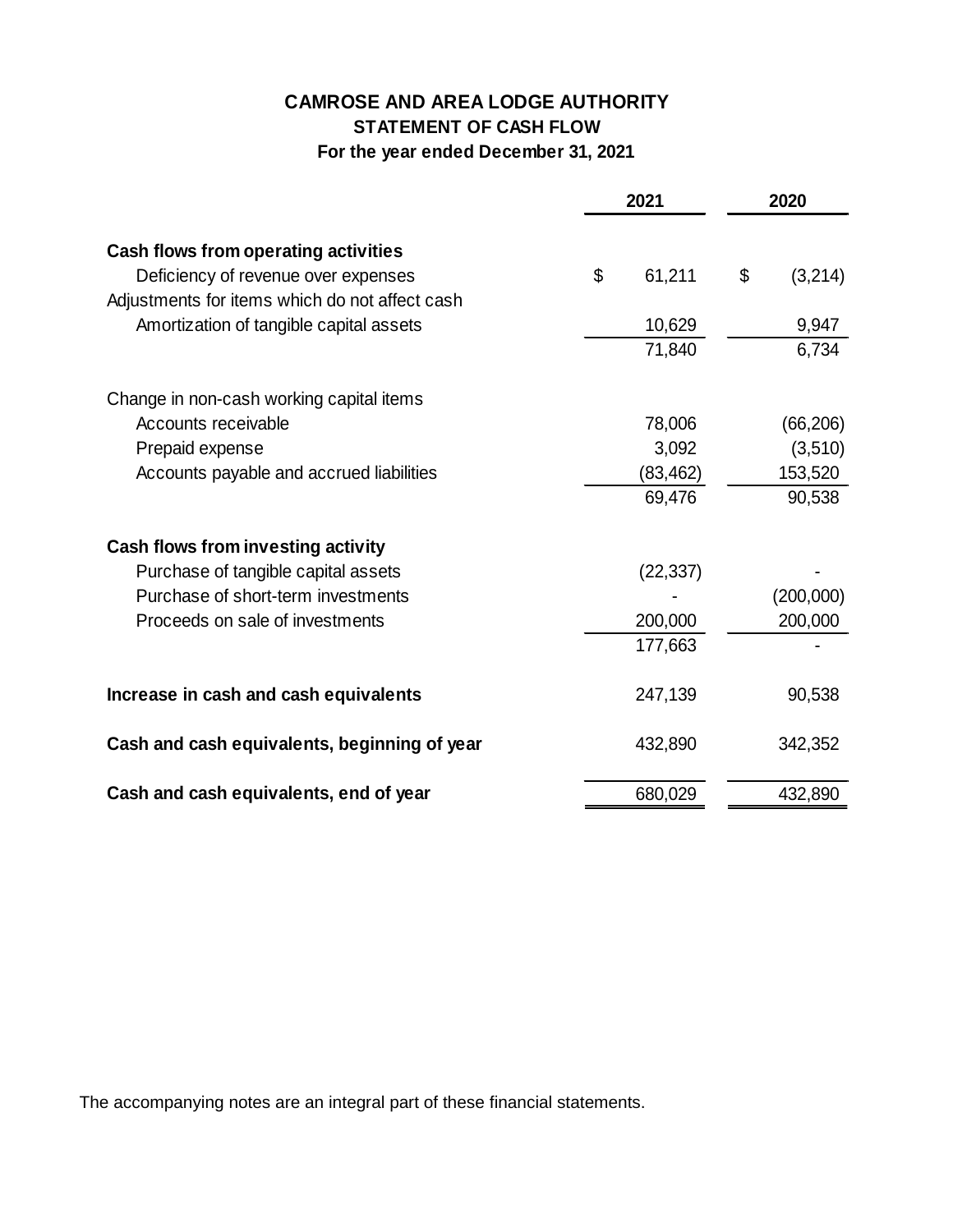## **CAMROSE AND AREA LODGE AUTHORITY**

NOTES TO THE FINANCIAL STATEMENTS For the Year Ended December 31, 2021

#### **1. Nature of operations**

Camrose and Area Lodge Authority (CALA) (the "Management Body") was established as a Management Body by Ministerial Order, pursuant to the Alberta Housing Act. It is responsible for the operation and administration of Stoney Creek Lodge, until its closure in May 2015, Stony Creek Cottages and Rosealta Lodge in Camrose, Alberta. Any ongoing costs for maintenance of Stoney Creek Lodge are billed to the Province of Alberta.

The Management Body qualifies as a not-for-profit organization as defined in the Income Tax Act and is exempt from income taxes.

#### *Impact on operations of COVID-19 (coronavirus)*

In early March 2020 the impact of the global outbreak of COVID-19 (coronavirus) began to have a significant impact on business through the restrictions put in place by the Canadian, provincial, and municipal governments regarding travel, business operations and isolation/quarantine orders.

The Management Body's operations were impacted by COVID-19 due to matters such as reduced occupancy levels and certain operational changes that were required due to COVID restrictions.

The impact of COVID-19 has been partially offset by available government programs for which the Management Body was eligible. The Management Body has received funding for occupancy losses from July 2020 to December 2021. Further details of these programs are described in Note 9 Grants. Eligibility requirements under these programs have evolved since first announced and can be subject to changes in legislation or administrative positions, further, there is significant uncertainty of the period of time into the future that the Government will continue these programs.

At this time, it is unknown the extent of the impact the COVID-19 outbreak may have on the Management Body as this will depend on future developments that are highly uncertain and that cannot be predicted with confidence. These uncertainties arise from the inability to predict the ultimate geographic spread of the disease, and the duration of the outbreak, including the duration of travel restrictions, business closures or disruptions, and quarantine/isolation measures that are currently, or may be put, in place by Canada and other countries to fight the virus. While the extent of the impact is unknown, we anticipate this outbreak may cause reduced customer demand in the industry, all of which may negatively impact the Management Body's business and financial condition.

#### **2. Significant accounting policies**

These financial statements have been prepared in accordance with Canadian accounting standards for not-for-profit organizations. The significant policies are detailed as follows:

#### (a) Revenue recognition

The Management Body follows the deferral method of accounting for contributions. Under this method, contributions restricted for future period expenses are deferred and are recognized as revenue in the year in which the related expenses are incurred.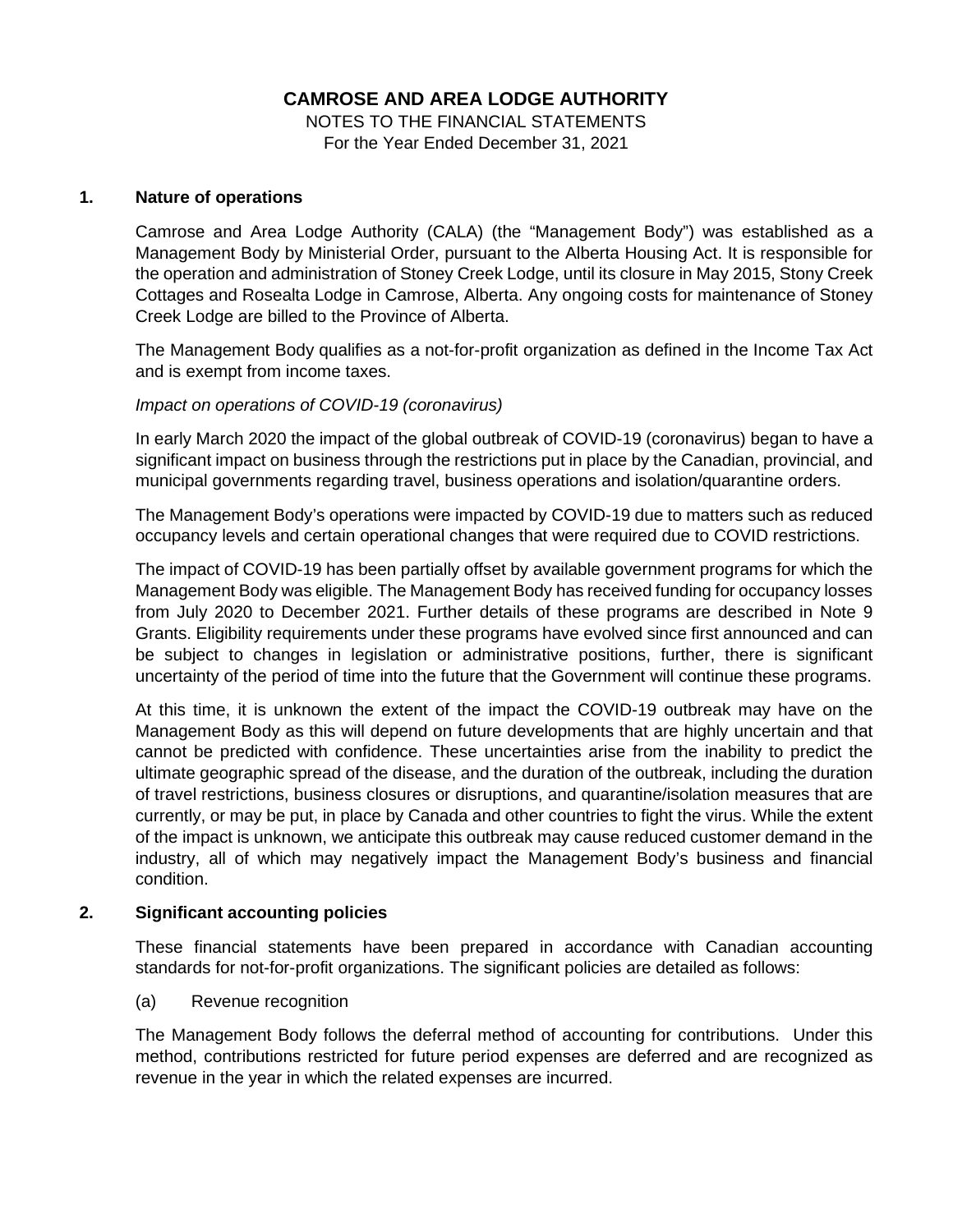## **2. Significant accounting policies** *(continued)*

#### (a) Revenue recognition *(continued)*

Unrestricted contributions, including accommodation and recoveries, are recognized as revenue when received or receivable if the amount to be received can be reasonably estimated and collection is reasonably assured.

Provincial government grants are recognized as revenue in the year in which the related expenses are incurred.

Government assistance grants are recognized when there is reasonable assurance that it will comply with the conditions required to qualify for the assistance and that the assistance will be received. Government assistance is recognized as income when the conditions have been met.

Requisition revenue is recognized as income in the year for which the funding is requisitioned.

Investment income is recognized when received or receivable if the amount to be received can be reasonably estimated and collection is reasonably assured.

(b) Cash and cash equivalents

Cash and cash equivalents consist of cash on hand and balances with banks and guaranteed investment certificates with original maturities of three months or less.

(c) Marketable Securities

Marketable securities with prices quoted in an active market are measured at fair value while those that are not quoted in an active market are measured at costs with accrued interest less impairment.

(d) Tangible capital assets

Tangible capital assets acquired are recorded at cost. When the Management Body receives contributions of tangible capital assets, the cost is equal to the fair value at the contribution date. When fair value cannot be reasonably determined, the tangible capital asset is recorded at a nominal value. These assets are amortized in the month following acquisition, utilizing the straightline method over the estimated useful life of each asset as follows:

Equipment 3 to 30 years

When the Management Body recognizes that a tangible capital asset no longer has any long-term service potential, the excess of its net carrying amount over any residual value is recognized as an expense in the statement of operations.

The Management Body performs impairment testing on tangible capital assets whenever events or changes in circumstances indicate that the carrying value of an asset, or group of assets, may not be recoverable.

(e) Net assets invested in capital assets

The Management Body has chosen to present net assets invested in capital assets as a separate component of net assets.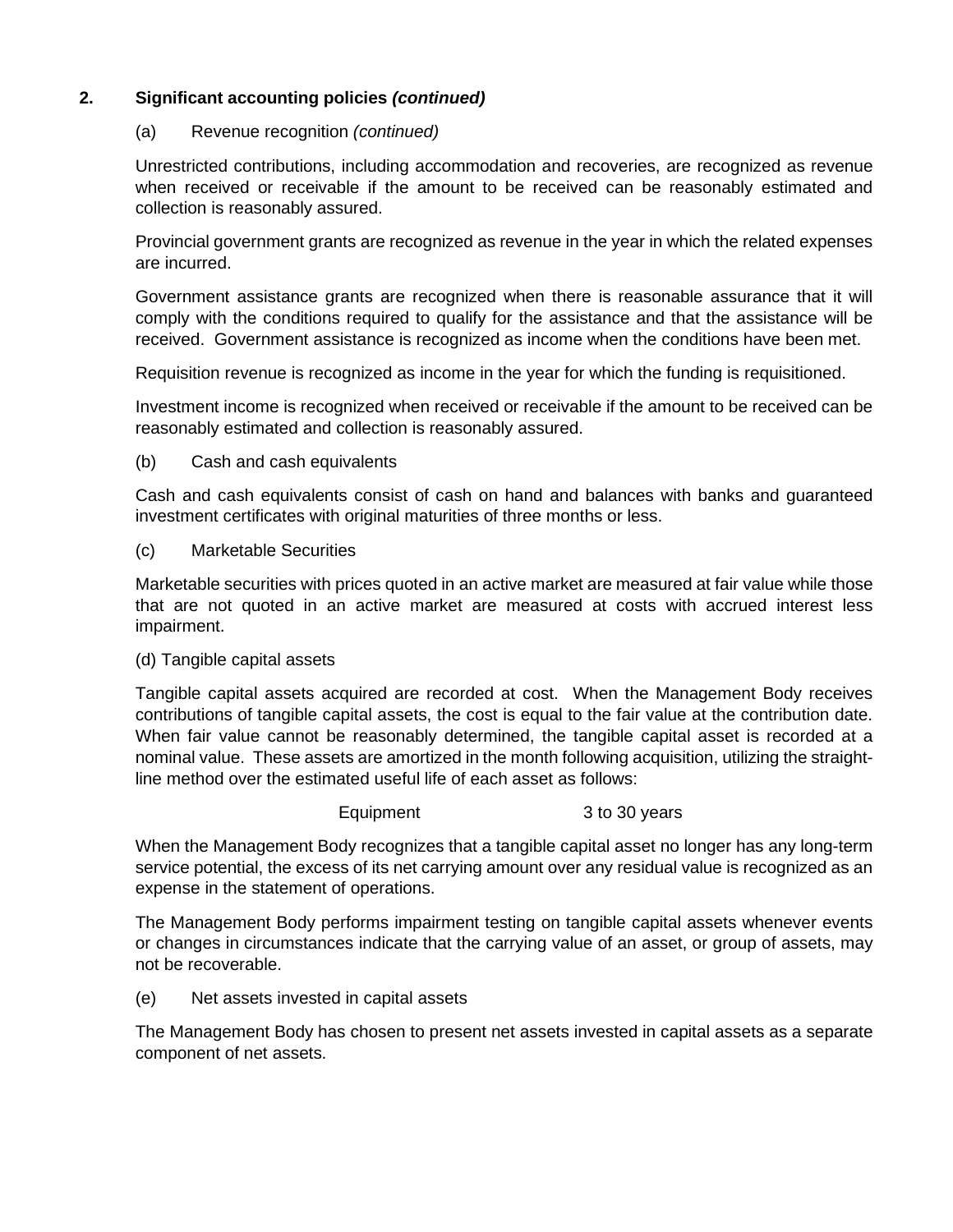## **2. Significant accounting policies** *(continued)*

#### (f) Contributed materials and services

Contributions of materials and services are recognized in the financial statements at fair value at the date of contribution, but only when a fair value can be reasonably estimated and when the materials and services are used in the normal course of operations, and would otherwise have been purchased.

#### (g) Financial assets and liabilities

The Management Body initially measures its financial assets and liabilities at fair value, except for certain non-arm's length transactions. The Management Body subsequently measures all its financial assets and liabilities at amortized cost (including any impairment in the case of financial assets). Financial instruments measured at amortized cost include cash and cash equivalents, accounts receivable and accounts payable.

Transaction costs and financing fees directly attributable to the origination, acquisition, issuance or assumption of financial instruments subsequently measured at fair value are immediately recognized in excess (deficiency) of revenue over expenses for the current period. Conversely, transaction costs and financing fees are added to the carrying amount for those financial instruments subsequently measured at cost or amortized costs.

With respect to financial assets measured at amortized cost, the Management Body assesses whether there are any indications of impairment. When there is an indication of impairment, and if the Management Body determines that during the year there was a significant adverse change in the expected timing or amount of future cash flows from the financial asset, it will then recognize a reduction as an impairment loss in operations. The reversal of a previously recognized impairment loss on a financial asset measured at amortized cost is recognized in operations in the year the reversal occurs.

#### (h) Use of estimates

The preparation of these statements requires the Management Body to make estimates and assumptions that affect the reported amounts of assets and liabilities and disclosure of contingent assets and liabilities at the date of the statements, and the reported amounts of revenues and expenses during the reporting period. Significant accounting estimates include estimated useful lives of tangible capital assets. Actual results could differ from these estimates.

#### **3. Cash and cash equivalents:**

|                                                     |    | 2021    |     | 2020    |  |  |
|-----------------------------------------------------|----|---------|-----|---------|--|--|
| Cash and cash equivalents consist of:               |    |         |     |         |  |  |
| Cash on hand                                        | \$ | 630     | \$. | 600     |  |  |
| Balances with banks, net of outstanding cheques and |    |         |     |         |  |  |
| deposits                                            |    | 679,399 |     | 432,290 |  |  |
|                                                     | S  | 680,029 |     | 432,890 |  |  |

The Board of Camrose and Area Lodge Authority has internally restricted \$ 143,973 (2020 - \$143,973) of cash as reserves for future major maintenance repairs and upgrades to the lodges as indicated in Note 8.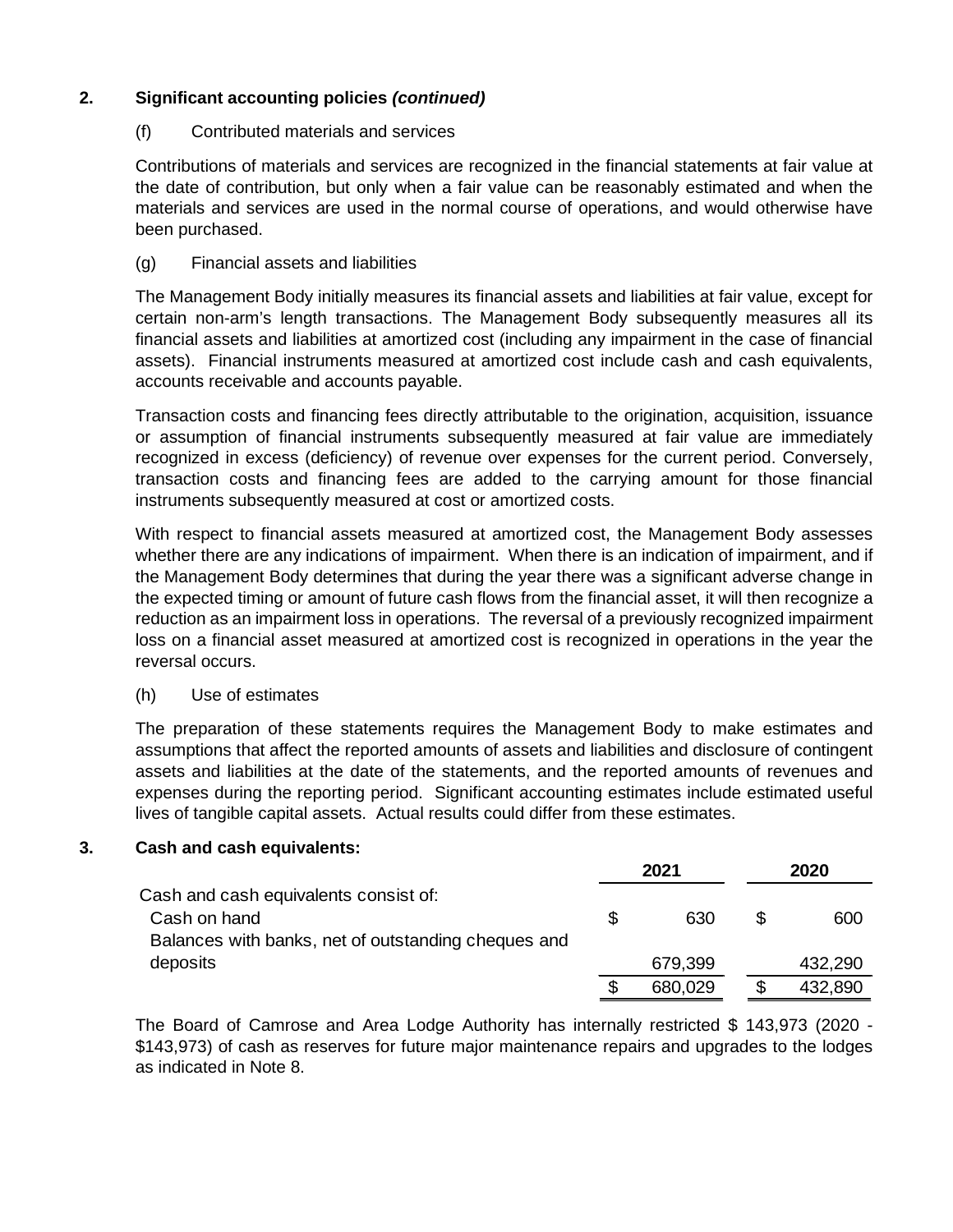#### **4. Short-term investments**

The Management Body previously held \$200,000 in a guaranteed investment certificate with Alberta Treasury Branch, which earned interest at a rate of 0.38% per annum. The investment matured on December 17, 2021.

#### **5. Accounts receivable**

|                                    | 2021 |        |  | 2020    |  |  |
|------------------------------------|------|--------|--|---------|--|--|
| Alberta Social Housing Corporation | \$   | 52,922 |  | 136,597 |  |  |
| GST receivable, net                |      | 19,325 |  | 17,428  |  |  |
| Resident rents receivable          |      | 25,931 |  | 22,129  |  |  |
| Accrued interest receivable        |      | ٠      |  | 31      |  |  |
|                                    |      | 98,178 |  | 176,184 |  |  |

#### **6. Tangible capital assets**

|           |           | 2020                        |                   |                   |
|-----------|-----------|-----------------------------|-------------------|-------------------|
| Cost      |           | Accumulated<br>Amortization | Net Book<br>Value | Net Book<br>Value |
| Equipment | \$158,932 | \$127,255                   | \$31,677          | \$19,969          |

#### **7. Accounts payable and accrued liabilities**

|                                                     | 2021 |         |  | 2020    |
|-----------------------------------------------------|------|---------|--|---------|
| Accrued expenses and prepaid rent                   |      | 51.099  |  | 36,444  |
| Trade payables                                      |      | 45,307  |  | 28,728  |
| Due to The Bethany Nursing Home of Camrose, Alberta |      | 120,518 |  | 235,214 |
|                                                     |      | 216,924 |  | 300,386 |

#### **8. Net assets internally restricted**

Internally restricted funds are not available for unrestricted purposes without the approval of the Camrose and Area Lodge Authority Board of Directors. Net assets have been internally restricted to fund major future capital expenditures.

#### **9. Grants**

Grants received consist of various funds provided where the spending is restricted for purpose or use. Revenue has been received for incremental expenses related to COVID or due to lost revenue.

Commencing in 2020, the Management Body was in receipt of grant funding provided by the Government of Alberta to offset lost revenue and additional eligible costs incurred related to operations. These amounts of funding received and costs incurred are reported within these financial statements. It is unknown if such grant funding will be available in future periods.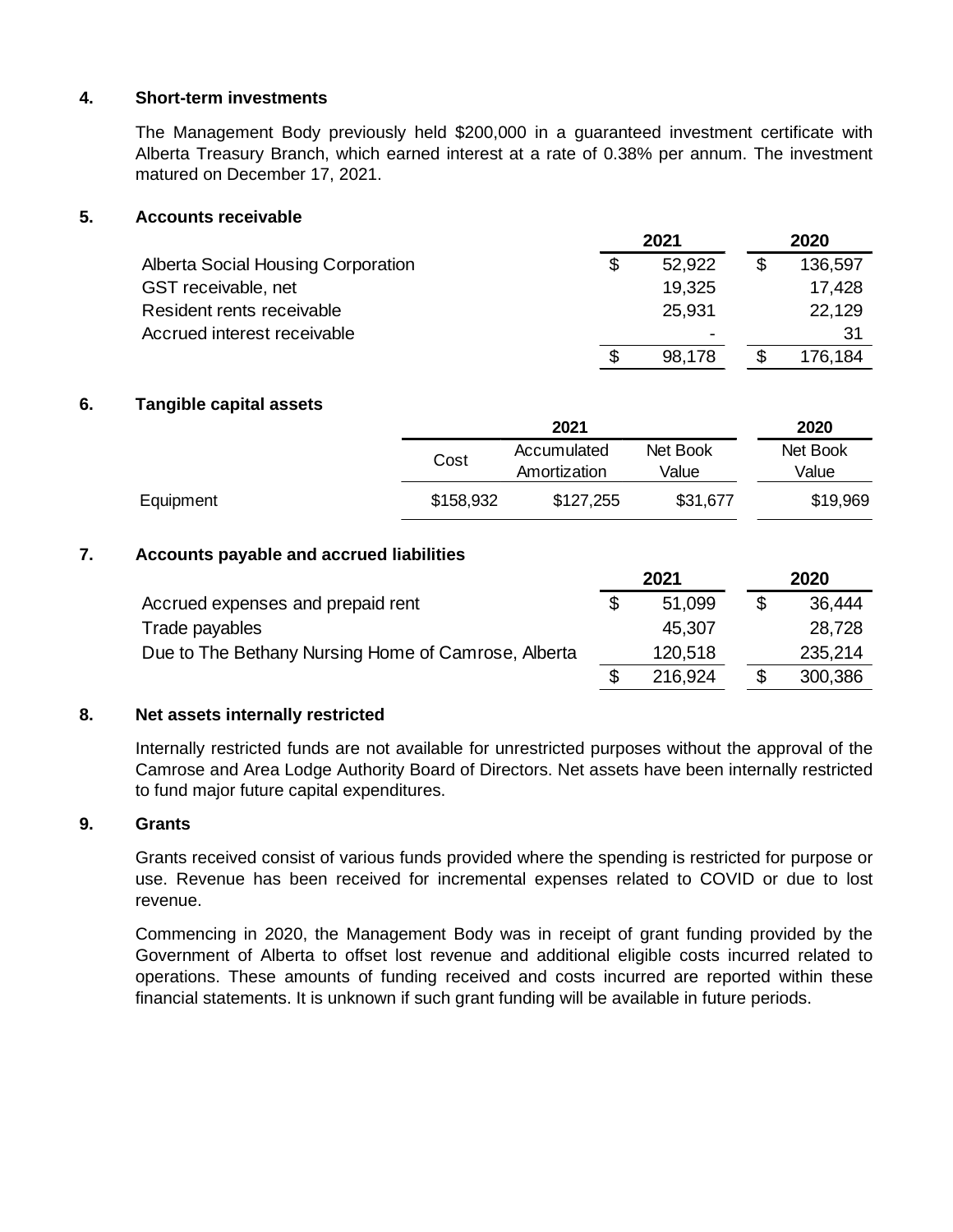#### **9. Grants** *(continued)*

|                                   | 2021          | 2020 |                          |  |
|-----------------------------------|---------------|------|--------------------------|--|
| Lodge Assistance Program          | \$<br>392,635 |      | 392,635                  |  |
| Covid occupancy loss              | 337,706       |      | 141,661                  |  |
| Covid expenses                    | 103,688       |      | 86,313                   |  |
| <b>Workers Compensation Board</b> | 2,039         |      | $\overline{\phantom{0}}$ |  |
|                                   | 836,068       |      | 620,609                  |  |
|                                   |               |      |                          |  |

#### **10. Related party transactions**

The Bethany Nursing Home of Camrose, Alberta acts as Chief Administrative Officer (CAO) for CALA providing management, administrative, and operational support for the organization.

Bethany Nursing Home of Camrose, Alberta pays all expenditures on behalf of the lodges and is reimbursed monthly. As at December 31, 2021, the amount due from the Management Body for expenditures incurred for the lodges amounted to \$120,518 (2020 - \$235,214)

The Management Body paid \$157,500 (2020 - \$157,500) for shared administrative services to Bethany Nursing Home of Camrose, Alberta for the year ended December 31, 2021. These transactions were in the normal course of operations and were recorded at the exchange amount, which is the amount agreed upon by the related parties.

#### **11. Financial instruments**

The Management Body maintains a risk management framework to monitor, evaluate, and manage the principal risks assumed with financial instruments. The risks that arise from financial instruments include liquidity and market risk; market risk arises from changes in interest rates and other price risks.

#### Credit Risk

Credit risk arises from the potential that a counter party will fail to perform its obligations. The Management Body is exposed to credit risk from residents and funders. An allowance for doubtful accounts is established based upon factors surrounding the credit risk of specific accounts, historical trends, and other information. Credit risk related to residents is deemed to be low as the balances are distributed amongst a wide group of individuals and is not concentrated. Credit risk related to funders is deemed to be low as receivables are recorded based on the terms of the agreements.

#### Credit Risk *(continued)*

Accounts receivable from three government agencies (2020 - two) in connection with trade receivables represents 91% (2020 – 90%) of total accounts receivable at December 31. The Management Body believes there is minimal risk associated with the collection of these amounts. The balance of accounts receivable is widely distributed among the remainder of the Management Body's resident base.

#### Market risk

The Management Body's financial instruments expose it to market risk, in particular interest rate risk and other price risk, resulting from its operations. There has been no significant change in risk from the prior year.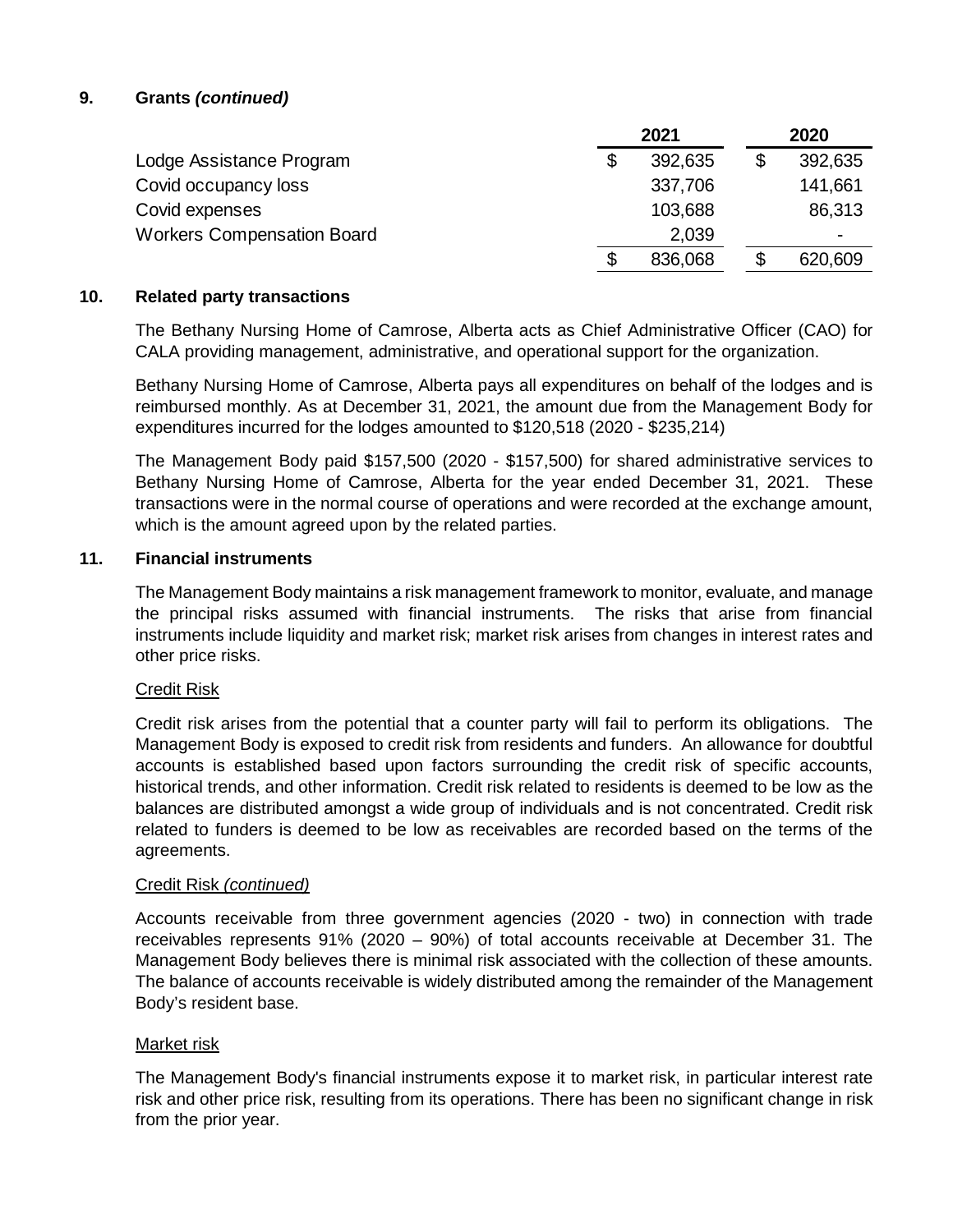## **11. Financial instruments** *(continued)*

#### Liquidity risk

Liquidity risk is the risk the Management Body may encounter difficulty in meeting its obligations associated with its financial liabilities as they become due. The Management Body's exposure to liquidity risk is dependent on the receipt of funds from a variety of sources, whether in the form of revenue or advances. There has been no significant change in risk from the prior year.

#### **12. Municipal requisitions**

|                                      | 2021      | 2020 |           |  |
|--------------------------------------|-----------|------|-----------|--|
| City of Camrose                      | 14,255    |      | 14,255    |  |
| <b>County of Camrose</b>             | 10,338    |      | 10,338    |  |
| Town of Bashaw                       | 407       |      | 407       |  |
|                                      | 25,000    |      | 25,000    |  |
|                                      |           |      |           |  |
| Amount contributed to Bashaw Meadows | (150,000) |      | (195,000) |  |

In June 2013, Bashaw Valley Lodge was closed and the Lodge residents moved to a new facility, Bashaw Meadows, which is owned and operated by Bethany Nursing Home of Camrose, Alberta. Bashaw Meadows provides both Lodge and Supportive Living Services. During the year, the Camrose and Area Lodge Authority committed to support Bashaw Meadows by providing annual contribution in the amount of \$150,000 a year for the next five years (2020 – contributed \$195,000).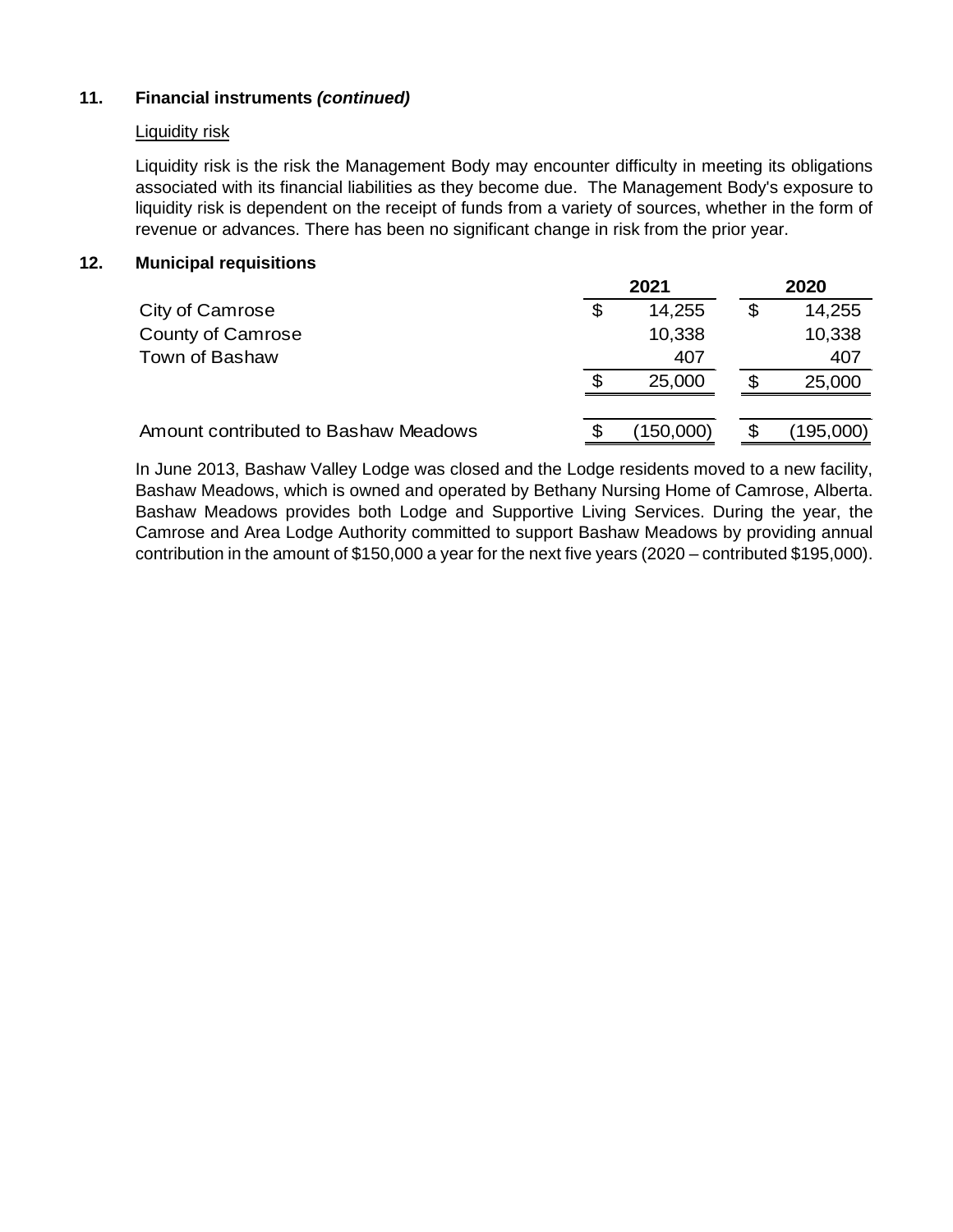*Schedule 1*

# **SCHEDULE OF OPERATIONS - ROSEALTA LODGE For the year ended December 31, 2021 CAMROSE AND AREA LODGE AUTHORITY**

|                                                                     | 2021 Budget<br>(unaudited) | 2021            | 2020            |
|---------------------------------------------------------------------|----------------------------|-----------------|-----------------|
| <b>Revenue</b>                                                      |                            |                 |                 |
| Accommodation                                                       | \$<br>1,714,000            | \$<br>1,704,337 | \$<br>1,870,308 |
| Grants                                                              | 361,600                    | 834,579         | 619,120         |
| Recoveries                                                          | 35,783                     | 42,528          | 39,876          |
| Investments                                                         | 4,000                      | 3,854           | 8,083           |
|                                                                     | 2,115,383                  | 2,585,298       | 2,537,387       |
| <b>Expenses</b>                                                     |                            |                 |                 |
| Wages and benefits                                                  | 1,510,000                  | 1,518,718       | 1,531,816       |
| Food and kitchen supplies                                           | 218,431                    | 256,623         | 252,401         |
| <b>Utilities</b>                                                    | 169,680                    | 188,098         | 170,146         |
| Administration management                                           | 157,500                    | 157,500         | 157,500         |
| Covid 19 expenses                                                   | 54,000                     | 109,561         | 111,116         |
| Building and ground maintenance                                     | 58,950                     | 71,202          | 60,007          |
| General administration                                              | 25,322                     | 36,950          | 34,431          |
| Laundry and linen supplies                                          | 23,068                     | 30,557          | 27,747          |
| Telephone                                                           | 14,000                     | 15,337          | 13,801          |
| Professional fees                                                   | 9,515                      | 9,556           | 9,499           |
| <b>Insurance</b>                                                    | 5,717                      | 6,229           | 4,899           |
| Equipment repairs and maintenance                                   | 3,925                      | 4,052           | 2,827           |
| Conferences and travel                                              | 3,630                      | 3,571           | 3,407           |
| Small equipment                                                     | 3,000                      | 2,569           |                 |
|                                                                     | 2,256,738                  | 2,410,523       | 2,379,597       |
| <b>Excess (deficiency) of revenue over</b>                          |                            |                 |                 |
| expenses before municipal requisitions and<br>other items           | (141, 355)                 | 174,775         | 157,790         |
| Municipal requisitions (Note 12)                                    | 25,000                     | 25,000          | 25,000          |
| Bashaw Transfer (Note 12)                                           |                            | (150,000)       | (195,000)       |
| <b>Extraordinary expenses</b>                                       |                            |                 | (7,018)         |
| Excess (deficiency) of revenue over<br>expenses before amortization | (116, 355)                 | 49,775          | (19, 228)       |
| Amortization of tangible capital assets                             | (13,580)                   | (10,629)        | (9, 947)        |
| Excess (deficiency) of revenue over<br>expenses                     | (129, 935)                 | 39,146          | (29, 175)       |